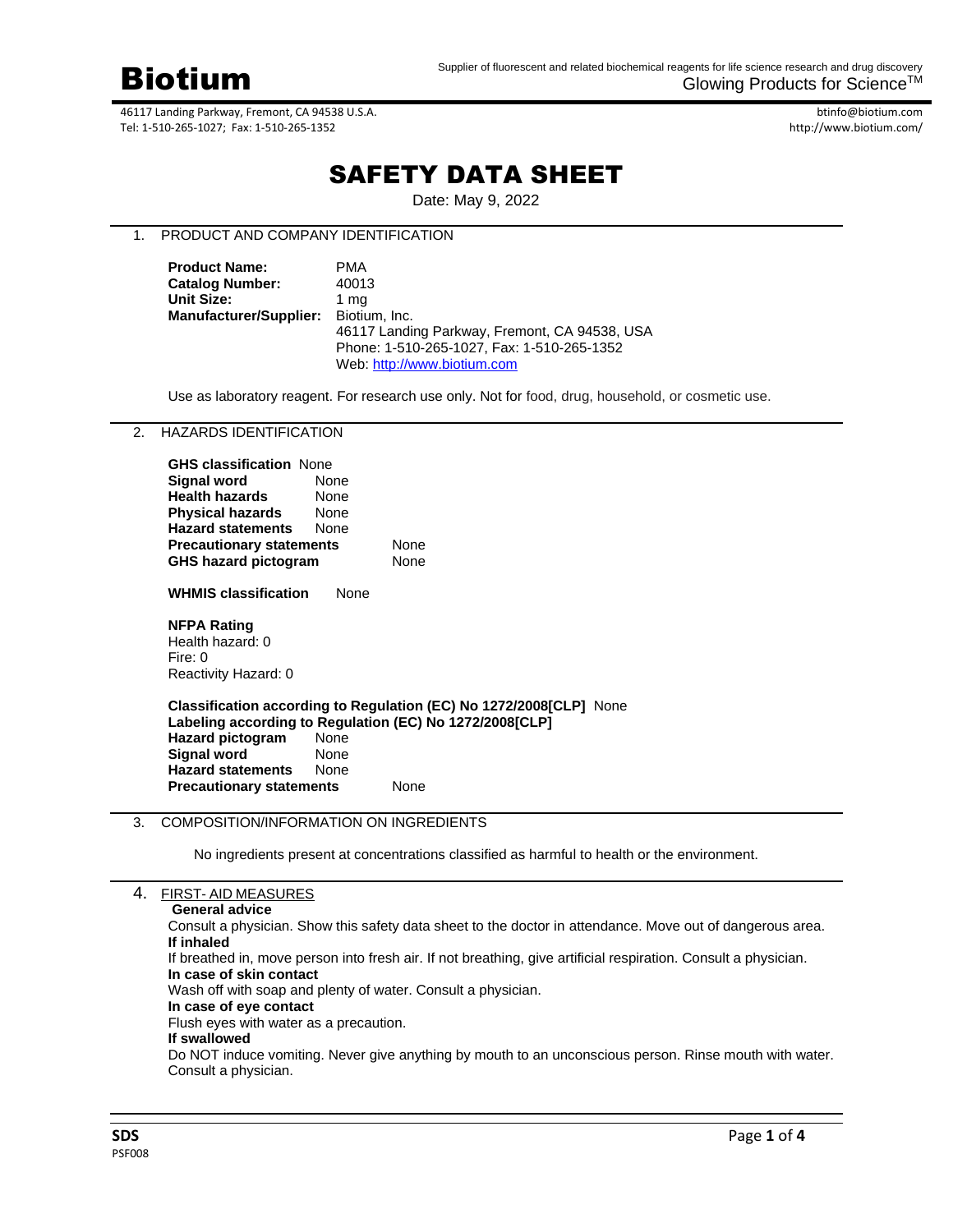

btinfo@biotium.com http://www.biotium.com/

## 5. FIREFIGHTING MEASURES

**Suitable extinguishing media** Carbon dioxide, dry chemical extinguishers, foam extinguishers or water. **Special protective equipment for firefighters** Wear self contained breathing apparatus for firefighting if necessary.

# 6. ACCIDENTAL RELEASE MEASURES

### **Personal precautions**

Avoid breathing vapors, mist or gas. Remove all sources of ignition. **Environmental precautions** Prevent further leakage or spillage if safe to do so. Do not let product enter drains. **Methods and materials for containment and cleaning up** Contain spillage. Soak up spilled substance with inert absorbent material. Keep in suitable, closed containers for disposal.

# 7. HANDLING AND STORAGE

### **Precautions for safe handling**

Avoid inhalation of vapor or mist. Avoid direct contact with substance. **Conditions for safe storage** Keep container tightly closed in a dry and well-ventilated place. Store at 4°C.

# 8. EXPOSURE CONTROLS/PERSONAL PROTECTION

### **Components with workplace control parameters**

Substance: None CAS no. None

# **Personal protective equipment**

### **Hand protection**

Handle with gloves. Gloves must be inspected prior to use. Use proper glove removal technique (without touching glove's outer surface) to avoid skin contact with this product. Dispose of contaminated gloves after use in accordance with applicable laws and good laboratory practices. Wash and dry hands.

## **Respiratory protection**

Use respirators and components tested and approved under appropriate government standards such as NIOSH (US) or CEN (EU).

# **Eye protection**

Safety glasses with side-shields conforming to EN166 Use equipment for eye protection tested and approved under appropriate government standards such as NIOSH (US) or EN 166(EU). **Hygiene measures**

# Handle in accordance with good industrial hygiene and safety practice. Wash hands before breaks and at the end of workday.

# 9. PHYSICAL AND CHEMICAL PROPERTIES

| <b>Chemical Name</b>         | <b>PMA</b>        |
|------------------------------|-------------------|
| Appearance                   | <b>Red Solid</b>  |
| Odor                         | No data available |
| Odor threshold               | No data available |
| рH                           | No data available |
| Melting point/freezing point | No data available |
| Boiling point                | No data available |
| Flash point                  | No data available |
| Evaporate rate               | No data available |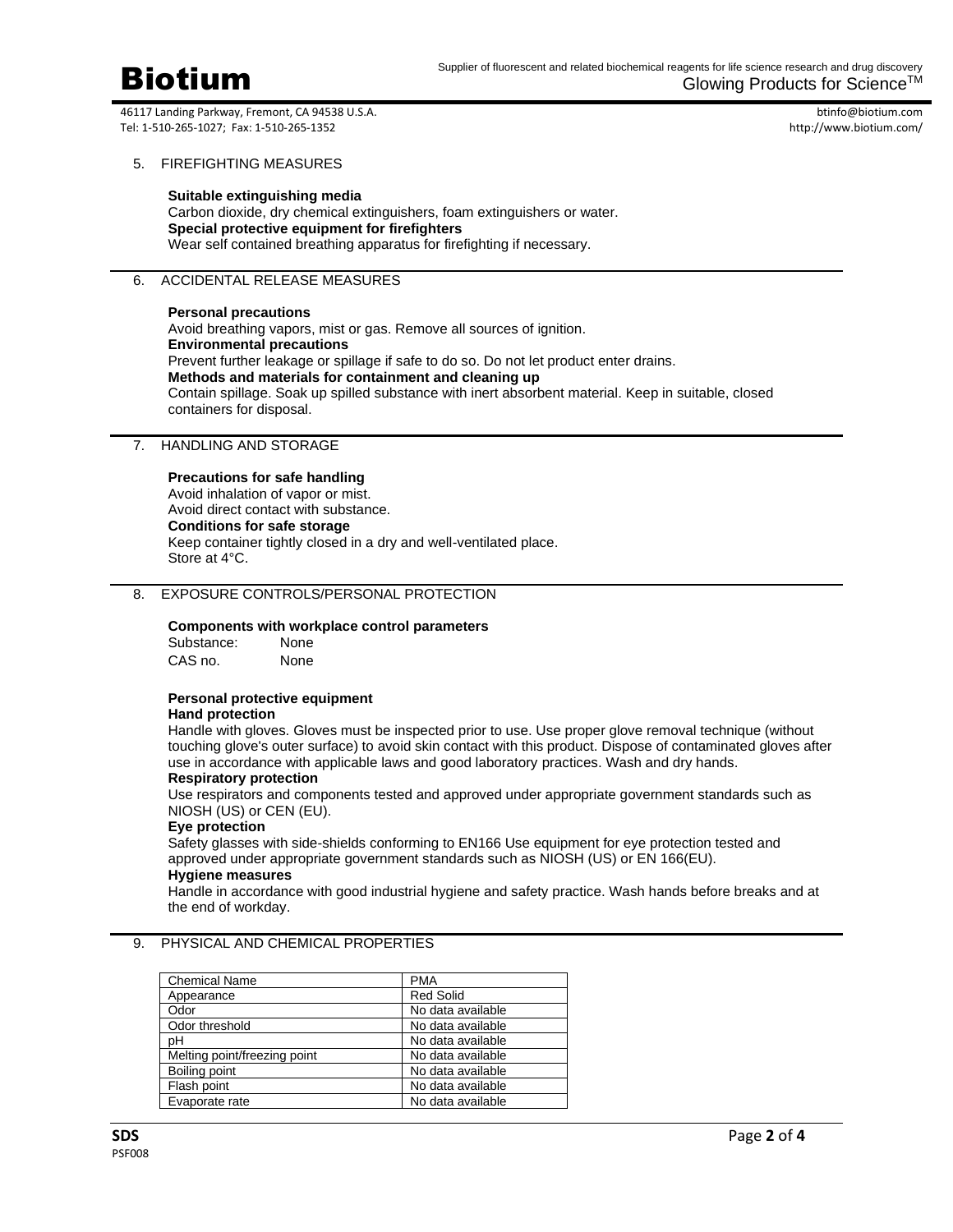

btinfo@biotium.com http://www.biotium.com/

| Flammability                          | No data available      |
|---------------------------------------|------------------------|
| <b>Explosive limits</b>               | No data available      |
| Vapor pressure                        | No data available      |
| Vapor density                         | No data available      |
| Relative density                      | No data available      |
| Solubility                            | Soluble in DMSO or DMF |
| Partition coefficient:n-octanol/water | No data available      |
| Auto-ignition temperature             | No data available      |
| Decomposition temperature             | No data available      |
| Viscositv                             | No data available      |
| <b>Explosive properties</b>           | No data available      |
| Oxidizing properties                  | No data available      |

# 10. STABILITY AND REACTIVITY

**Chemical stability** Stable under recommended storage conditions. **Possibility of hazardous reactions** No data available **Conditions to avoid** Heat, flames and sparks. **Materials to avoid** No data available **Hazardous decomposition products** Hazardous decomposition products formed under fire conditions. - Carbon oxides Other decomposition products - No data available

## 11. TOXICOLOGICAL INFORMATION

**Acute toxicity Oral LD50** None **Inhalation LC50** None **Dermal LD50** None **Other information on acute toxicity** No data available **Skin corrosion/irritation** No data available **Serious eye damage/eye irritation** No data available **Respiratory or skin sensitization** No data available **Germ cell mutagenicity** No data available **Carcinogenicity** IARC: No component of this product present at levels greater than or equal to 0.1% is identified as probable, possible or confirmed human carcinogen by IARC. ACGIH: No component of this product present at levels greater than or equal to 0.1% is identified as a carcinogen or potential carcinogen by ACGIH. NTP: No component of this product present at levels greater than or equal to 0.1% is identified as a known or anticipated carcinogen by NTP. OSHA: No component of this product present at levels greater than or equal to 0.1% is identified as a carcinogen or potential carcinogen by OSHA. **Reproductive toxicity** No data available **Specific target organ toxicity - single exposure (Globally Harmonized System)** No data available **Specific target organ toxicity - repeated exposure (Globally Harmonized System)** No data available **Aspiration hazard** No data available **Potential health effects** Inhalation May be harmful if inhaled. May cause respiratory tract irritation. Ingestion May be harmful if swallowed. Skin May be harmful if absorbed through skin. May cause skin irritation. Eyes May cause eye irritation.